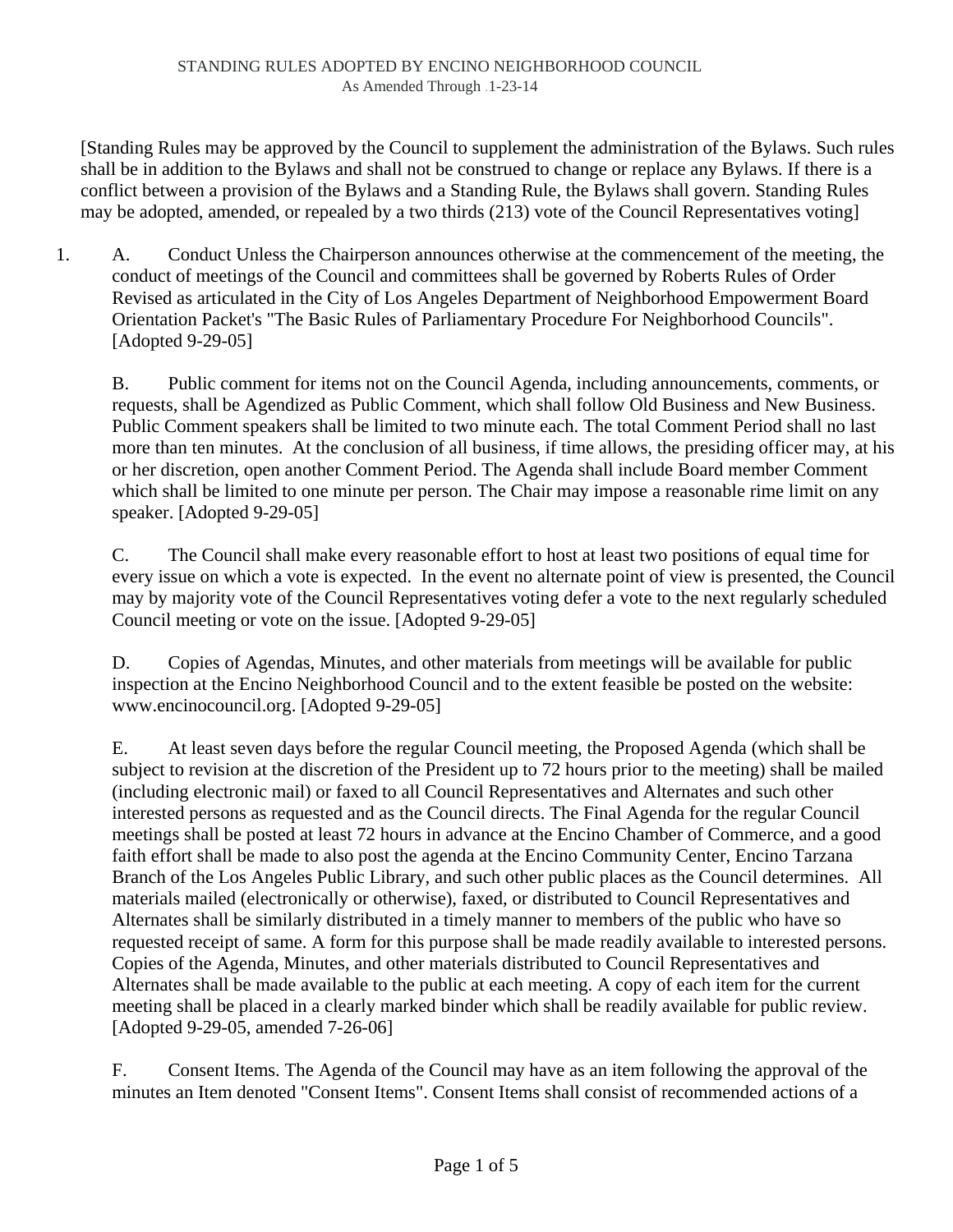routine nature passed unanimously by a committee for referral to the Council. The presiding officer will ask if there are any objections to the Consent Items, if there are none, they shall be deemed unanimously adopted by the affirmative vote of all Representatives present. If there is an objection to an Item by a Representative, the item shall be heard and acted upon under the report of the Committee that referred the item. Each consent item will be described in 20 words or less. Materials related to the Consent Item shall he available to the Representatives at the meeting. [Adopted 7-26-06]

G. Bylaws. At the first reading of a proposed bylaw amendment no vote or action may be taken until the second reading; however, Council Members may comment or make suggestions regarding the proposed amendment. [Adopted 8-22-07]

H. Newly elected Representatives will not be seated pending the final result of a recount or an election challenge. The incumbent Representative will continue in their duly elected/appointed positions until all election challenges are resolved

## 2. Committee

A. Executive Committee. The Executive Committee shall consist of the officers of the Board. The Executive Committee shall have the authority to set the agenda and scheduling for each Board meeting. The Executive Committee may also discuss and make recommendations to the Board akin to any other committee. Meetings of the Executive Committee may be called by the President [Adopted 7/24/13].

B. Procedures. Committee meetings scheduled back to back should be avoided with a strong preference to have only one meeting scheduled per day and not to have meetings during normal work hours. Committee Agendas should show the committee members. Committee Chairs shall coordinate the meeting dates through the Council office before posting notices to avoid conflicting meetings.

C. Committee recommendations shall be decided by majority vote of committee members present and voting. A minority report, if submitted, is to be provided with a written majority report when a recommendation is made to the Council. The vote count must be shown on the written recommendation. [Adopted 9-29-05; amended 8-22-07]

D. Meetings. Committees must meet at least once each calendar quarter at specified periodic times and written minutes or reports of the meetings must be filed with the Board within seven business days of the meetings. If the Committee does not meet once each calendar quarter, the Vice President may disband the Committee. [Adopted 3-22-06]

## 3. Grievance Procedures. [Adopted 11-23-05; amended 3-22-06]

A. Any non-conflicted Stakeholder may serve on the ad hoc grievance panel ("Grievance Panel") excluding Alternates and Representative of the Council.

B. The President and the Vice-President, or their designees, shall represent the Council in connection with the Grievance. In the event the President or the Vice President is conflicted, the other of them shall designate the Council representatives to participate in the Grievance processes. If both are conflicted, then the Executive Committee shall select the Council Representatives. Such designation shall be made within five (5) days of receipt of the Grievance.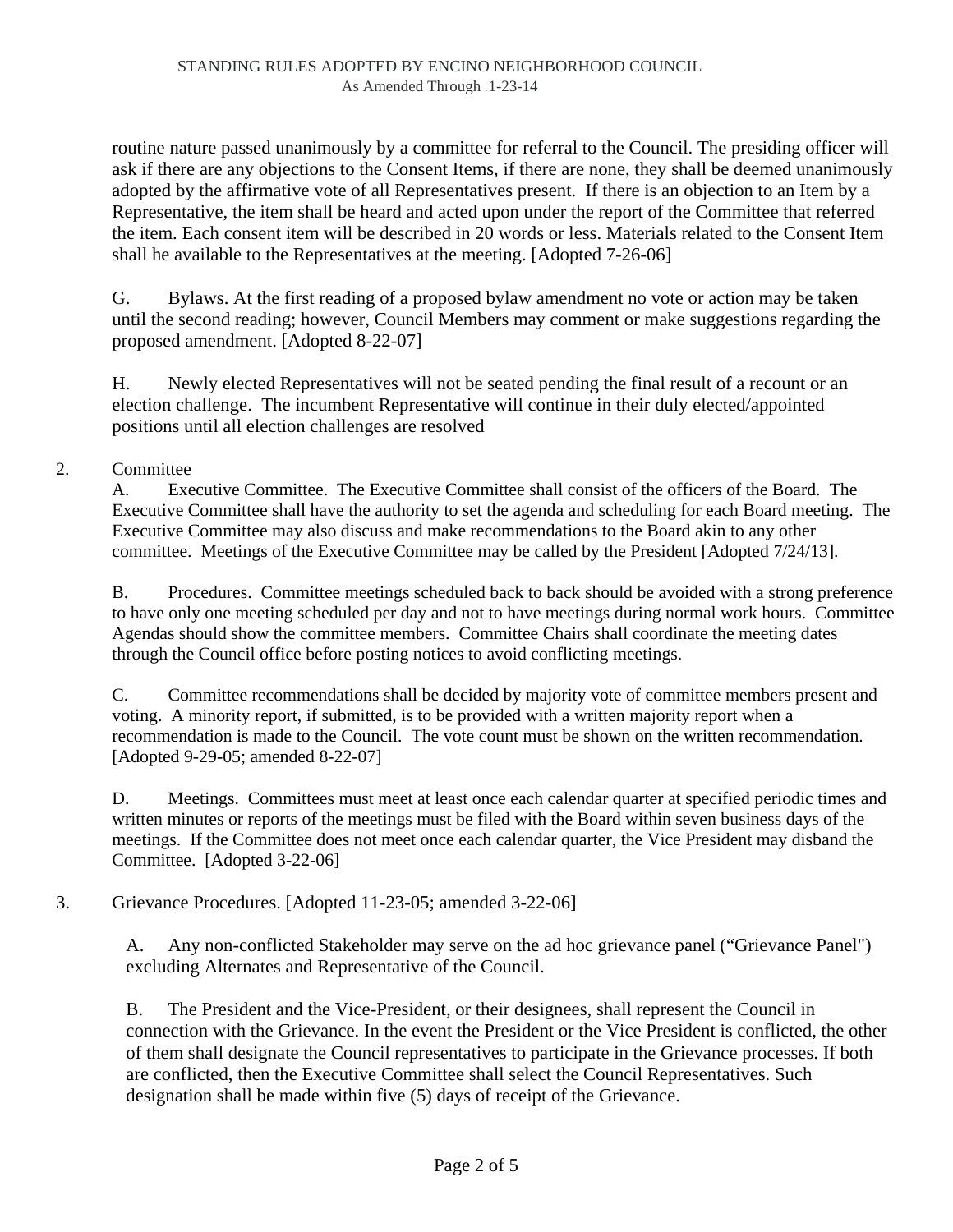C. The Grievance Panel shall set a meeting date within ten (10) days of their appointment for the purpose of having a hearing on the grievance, at which sufficient time shall be set aside to have the aggrieved parties present their concerns and for response by the Council representatives and other interested parties. The Grievance Panel shall endeavor to encourage the resolution of the grievance by agreement of the parties. If agreement is not possible the Grievance Panel shall include in its report the positions of the parties and its recommendation to the Council for proposed action on the Grievance.

D. In the event that the Grievance Panel is unable to be selected (there being a lack of five persons who have previously indicated a willingness to serve on the Grievance Panel) or the parties were unable to reach agreement, then the matter may shall be referred to mediation with a professional mediator, preferably who is willing to act on a pro bono basis. It shall be the responsibility of the Secretary (or if the Secretary is conflicted, the President, or if both are conflicted, the Executive Committee) to select the mediator. The mediation shall be held within ten (10) days of the selection of the mediator. The mediator shall be selected within five (5) days of the receipt of the grievance if a Grievance Panel is not able to be selected by the Secretary or within five (5) days of the Grievance Panel reporting that the parties did not reach agreement at the hearing. In the event a Grievance Panel has not been selected or the parties have not been able to reach agreement through the Grievance Panel process and a mediation has not been commenced by the next regularly scheduled Executive Committee meeting more than ten (l0) days after the time for the Secretary to select a mediator, the Executive Committee shall cause within five (5) days a mediation to be opened with the City Attorney Dispute Resolution Program or any of its affiliated participating programs (213) 485-8324,

E. An appeal to DONE shall not be undertaken until the grievance process has been completed with a vote by the Council on the report of the Grievance Panel or the Council's rejection of implementation of agreements reached in the Grievance process.

F. The filing of a grievance shall not effect the action of the Council to which the grievance applies.

G. The President shall report to the Executive Committee at its regular meetings the pending status of all open Grievances.

4. Conflict of Interest. A representative, alternate or committee member who is concerned that he or she may have a conflict of interest in connection with a matter before the council or a committee of the council is encouraged to consult (but is not required to do so) the City Attorney. If a person receives advice that there is a conflict of interest, the board member shall recuse themselves from participating in the decision. Absent an opinion of the City Attorney, it is the responsibility of representative, alternate or committee member to personally determine whether or not he or she has a conflict of interest. The board or committee may determine by a majority vote that an individual board or committee member should seek advice of the City Attorney as to whether or not a conflict exists as to a matter and if the board member refuses to seek advice, then the board member may not participate in the decision, including voting on the matter; in which case, the matter will be put over to the next regular of the Council unless two-thirds of the Representatives vote to hear the matter immediately. This rule does not affect the rights, obligations and remedies of the representative, alternate,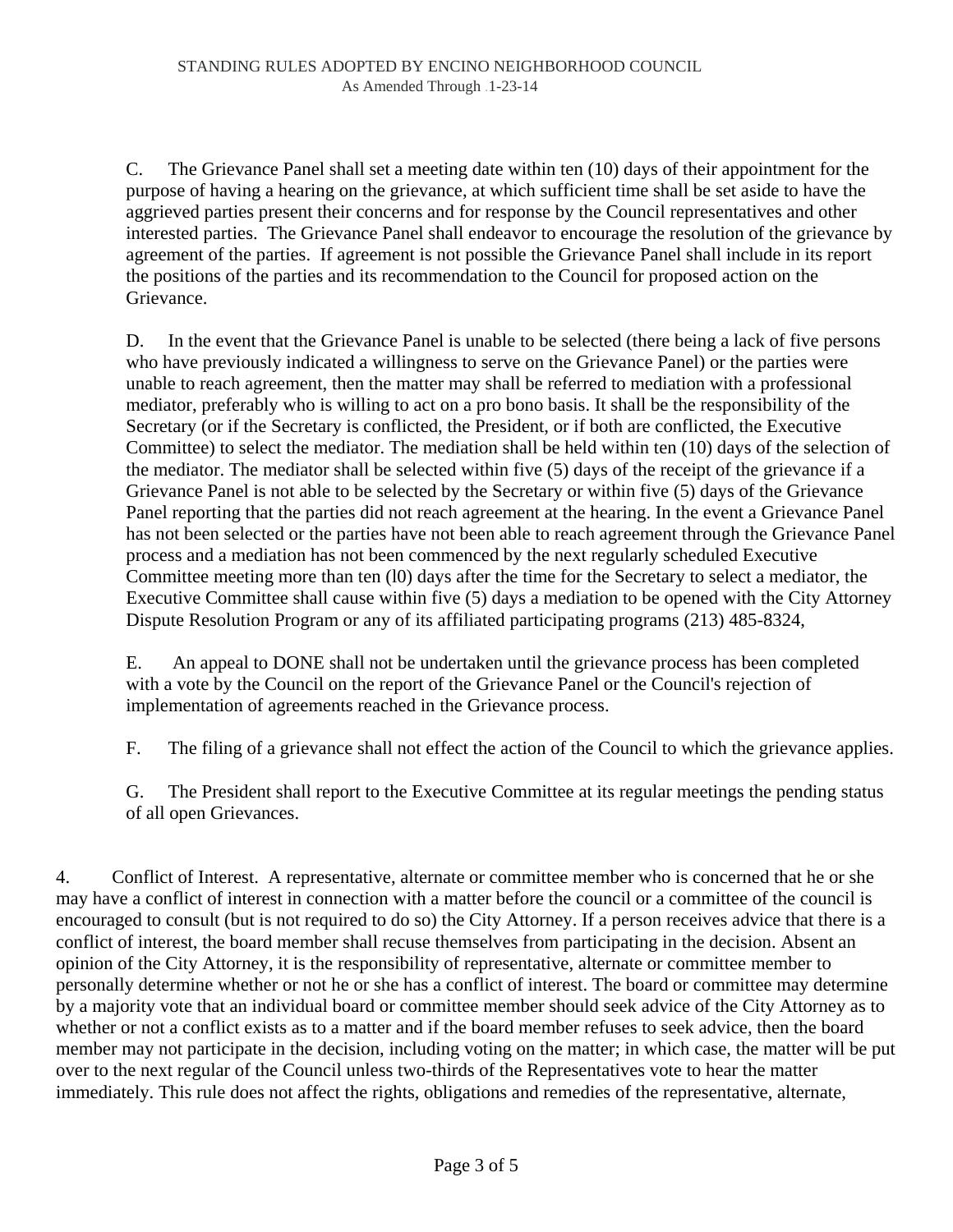committee member and any other persons resulting from a representative, alternate or committee member's failure to declare a conflict of interest in connection with the matter voted upon. A board member who does not seek advice of the City Attorney assumes the risk of their behavior and may be subject to civil or criminal liability without the indemnification protections offered by the City Charter. Similarly, someone who "personally determines" their own conflict, assumes the same risk. Expenditure of funds, voting on contracts, or voting on policies that may create contracts, present an entirely different set of ethical concerns under Government Code section 1090. Any board member concerned with a Government Code section 1090 violation should immediately contact the City Attorney, and if warranted, the City Attorney may issue an advice letter voiding the expenditure and preventing the Neighborhood Council from entering or voting on the subject. [Adopted 7-26-06]

5. Code of Civility. Council Representatives and alternates are encouraged to abide by the following Code of Civility to the best of their abilities:

A. Conduct oneself in a professional and civil manner at all times as representative of the Council.

B. Treat each member of the board and members of the public with respect at all times, regardless of an individual's opinion, ethnicity, race, sexuality, age, disability, or religion.

C. Even in the face of disagreement or differences of opinion, to demonstrate esteem and deference for colleagues and the public.

D. Under no circumstances during Council meetings, functions, or events to engage in or threaten to engage in any verbal or physical attack on any other individual.

E. Communicate ideas and points of view clearly, and allow others to do the same without interruption.

F. To Not use language that is abusive, threatening, obscene, or slanderous, including using profanities, insults, or other disparaging remarks or gestures.

G. Derogatory language about an individual's ethnicity, race, sexuality, age, disability, or religion is not acceptable.

H. To take responsibility for your own actions, and work to fulfill your role and responsibilities as specified in the bylaws

I. To attempt to abide by the applicable laws that govern the Council, including bylaws, standing rules, the Brown Act, ethics rules, city ordinances, and the City Charter, and not knowingly violate any of the above.

J. To abide by the Council's meeting procedures or rules in order to create a safe and effective environment for conducting business.